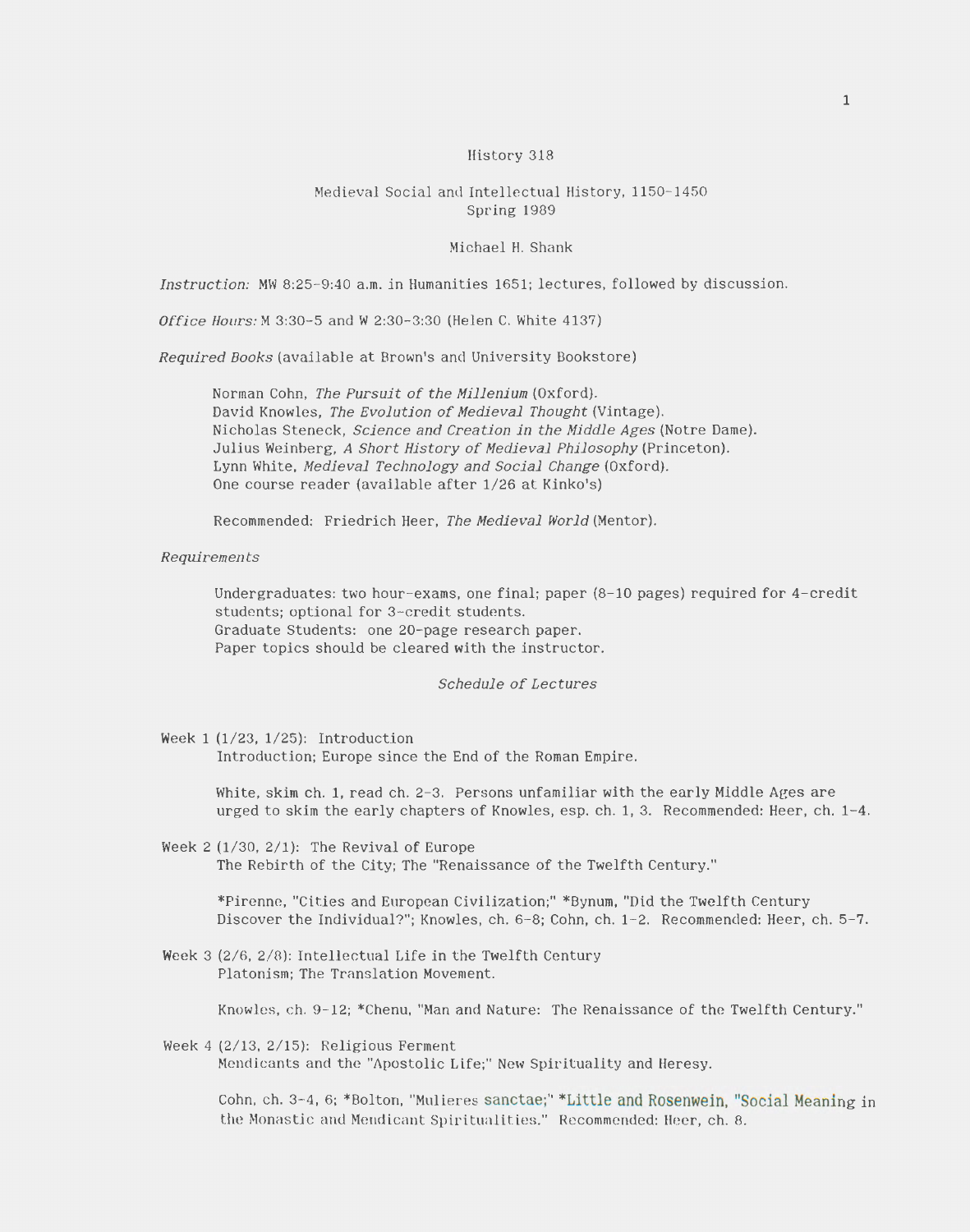Week 5  $(2/20, 2/22)$ : The University

The Emergence of the University and the Reception of Aristotelianism; What do we mean by "scholasticism?"

Knowles, ch. 13-19 (skim ch. 17). Recommended: Heer, ch. 9-10

Week 6  $(2/27, 2/29)$ : Philosophy for its Own Sake Siger of Brabant and Latin Averroism; the Thomistic Synthesis

> Knowles, ch. 20-23; Weinberg, ch. 9; \*Thomas Aquinas and Siger of Brabant on the Eternity of World.

Week 7 (3/6, 3/8): First hour-exam; The Limits of Aristotelianism First Hour-Exam: Monday The Condemnations of 1277

> \*"Condemnation of 1277;" \*Grant, "The Condemnation of 1277, God's Absolute Power, and Physical Thought in the Late Middle Ages;" \*Moody, "Empiricism and Metaphysics in Medieval Philosophy."

Week 8 (3/13, 3/15): Criticism, Reform, and Hierarchy Pluralism in the 14th Century; the Boundaries of Orthodoxy

> Cohn, ch. 8; \*Peters, ed., "Spiritual Franciscans and Voluntary Poverty;" \*Douie, The Nature and Effect of the Heresy of the Fraticelli, ch. 6-7, pp. 153-247. Recommended: Heer, ch. 13-14.

- Spring Recess. Saturday 3/18 to Monday 3/27
- Week 9 (3/29): Medieval Architecture as Art and Technology [No lecture on Monday]

\*White, "Natural Science and Naturalistic Art in the Middle Ages;" \*Pacey, "The European Cathedral Builders: European Technical Achievement between 1100 and 1280." Recommended: Heer, ch. 16.

Week 10 (4/3, 4/5): Realism and Nominalism Franciscan thought: Duns Scotus and Ockham; What do we mean by "Nominalism?"

Knowles, ch. 24- Epilogue; Weinberg, ch. 10-11; \*Ockham, "The Notion of Knowledge or Science;" \*Courtenay, "Nominalism and Late Medieval Religion."

Week 11 (4/10, 4/12): Critical Outlook; Hour-exam Philosophy and Natural Philosophy After Ockham. Second Hour-Exam: Wednesday

> Weinberg, ch. 12; \*Grant, "Scientific Thought in Fourteenth-Century Paris: Jean Buridan and Nicole Oresme." Recommended: Heer, ch. 12.